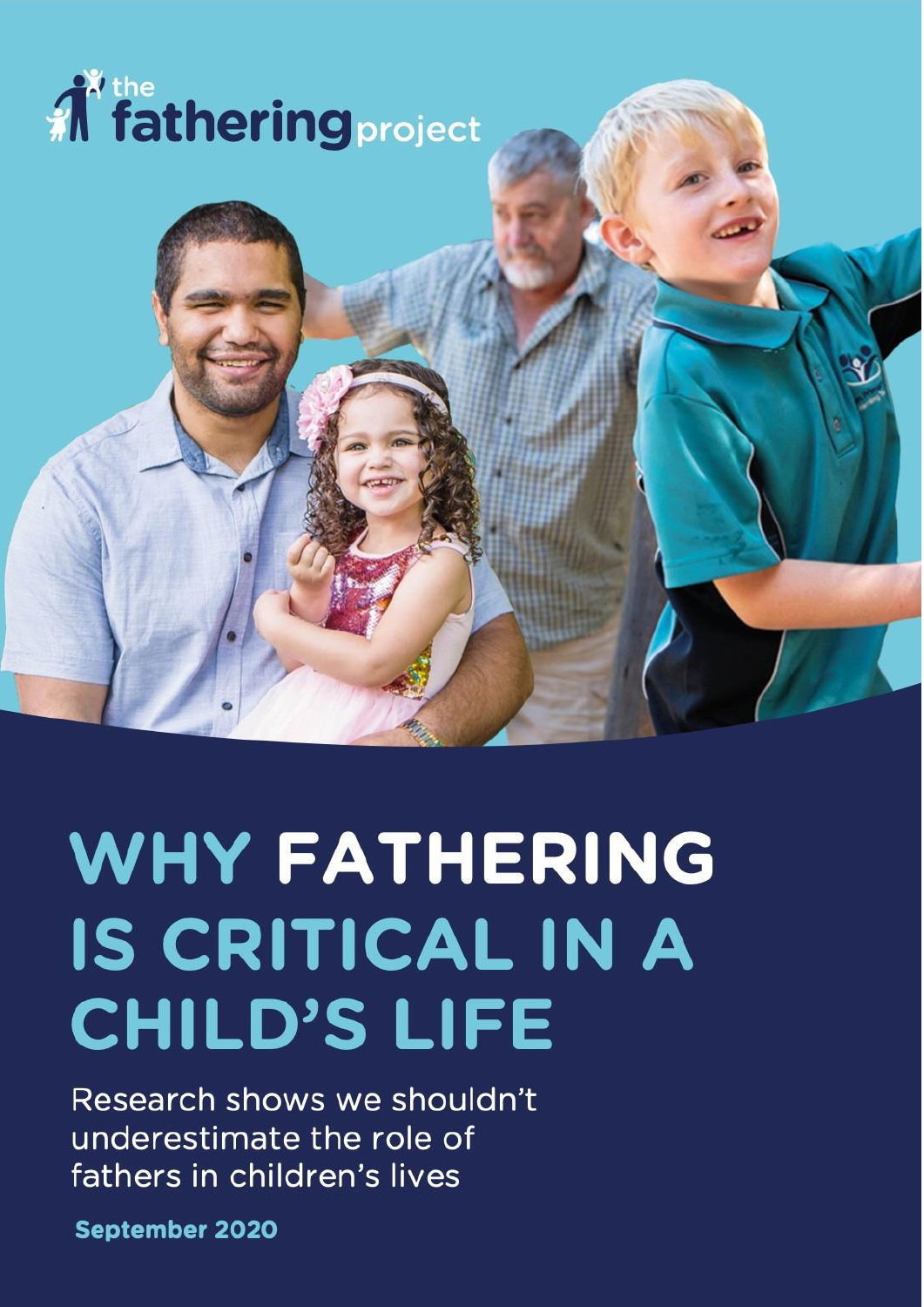# **Fathers and father-figures have a crucial impact on a child's development, education and wellbeing**

#### **Overview**

This summary of evidence underlines the vast importance of fathers in children's lives, not only because children 'need and love their dads', but also because of the significant impact that fathers have on the social, cognitive, emotional and physical well-being of children from infancy to adolescence and with lasting influences into their adult life.

The Fathering Project has summarized a recent review of literature and research published primarily in the last 10 years to describe the impacts of fathers on their child's development and wellbeing. This review brings further attention to the need for community engagement and education through Dad Groups at school and where Dads meet together to bring about much needed change in the gender story around the important role fathers play in their child's life.

These findings guide the program development of The Fathering Project to directly address the needs of fathers and their children.

#### **About The Fathering Project**

The Fathering Project recognises fathers and father-figures play a vital role in children's lives. The evidence demonstrating fathers' potential to positively influence their children's health, social success and academic achievements is now robust, indisputable, and compelling<sup>2</sup>.

Along-side of this evidence, the role of fathers has changed and is now perceived as unique and complimentary, compared to previously held ideas of fatherhood.

These ideas were often aligned with stereotypes related to being disciplinarian or the 'breadwinner' of the family, whereby fathers are now acknowledged as caregivers and role models to their children. Current research now shows that targeted and universal interventions aimed at promoting positive parenting behaviours and fathers' engagement have been found to increase fathers' involvement with their infants, preschool and primary school-aged children<sup>4</sup>.

The Fathering Project is the first intervention to be implemented, anywhere in the world, that focuses on the fathers of all children in the population of an entire country.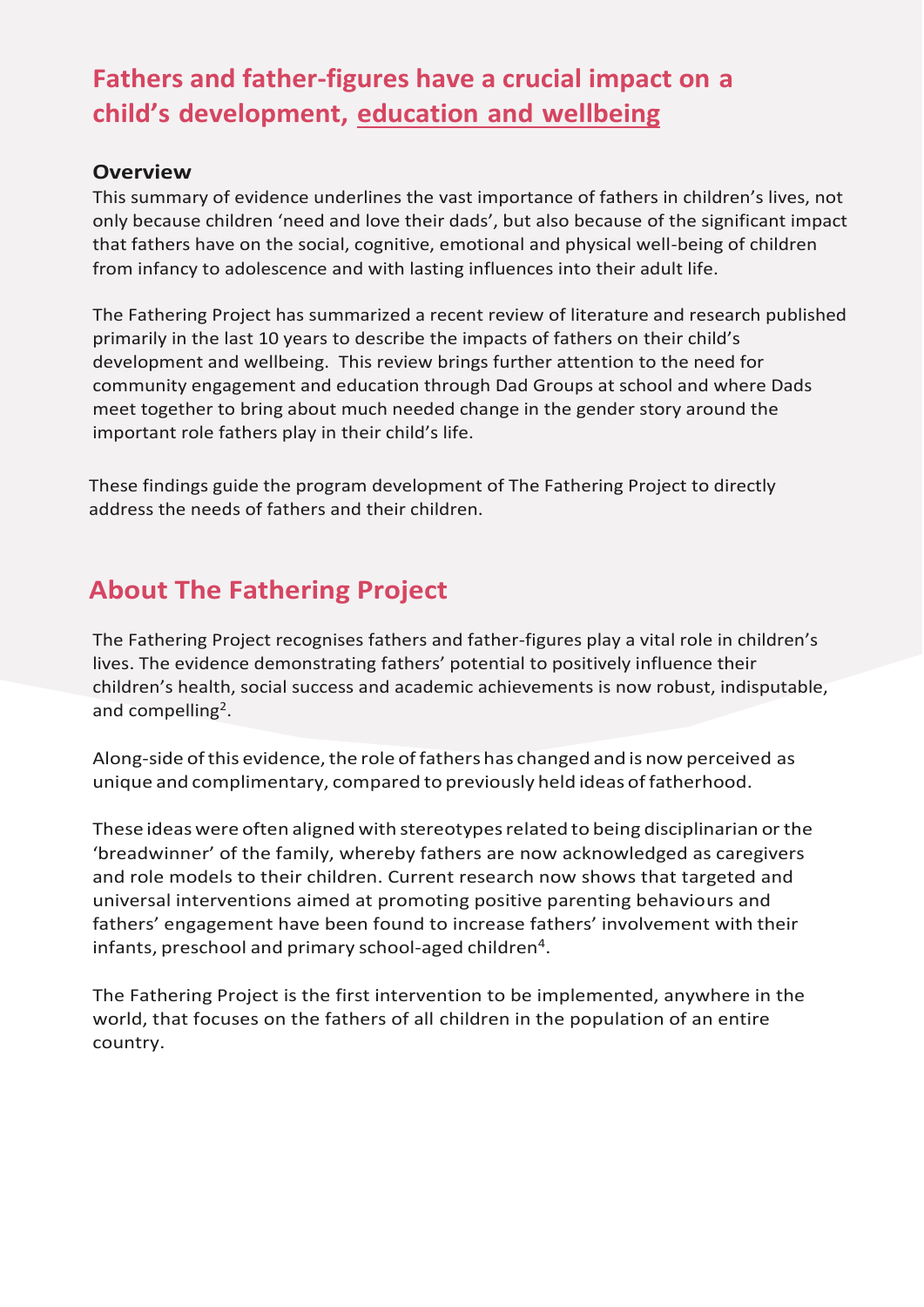## **The summary of evidence**

This summary of the research and literature includes statements taken from major international reports on fathering published primarily in the last ten years to describe the impacts of fathers on child development and wellbeing. It also presents Australian evidence to align with or further expand in these international claims.

Included in this summary is the Fathering Project report reviewing Australian data. This report explored the fathering variables included in Australia's first longitudinal study of Australian Children (LSAC). This dataset contains measures of key fathering characteristics measured over regular time intervals within a cohort of 10,000 families.

Each of these factors are explored in this longitudinal sample and are also modelled on the Fathering Projects key child outcomes of Learning; Health, Development and Problem Behaviors; and Mental Health and Social Skills. These findings also guide the program development of The Fathering Project to directly address the needs of the fathers and their children.

#### **Key areas of review**

## **School engagement and performance**

- Children with fathers who have extremely high parental consistency from the age of 4 to 12, perform better in reading and writing<sup>5</sup>.
- Consistent parenting from fathers is predictive of increased NAPLAN scores across Year 3, 5 and  $7<sup>5</sup>$ .
- Father involvement in educational activities with their children is associated with improved cognitive outcomes<sup>6</sup>.
- Children do better in school when their fathers are involved in their school, regardless of whether their fathers live with them or live apart<sup>2</sup>.
- Children who do not live with their father or father-figure aresignificantly more likely to be absent from or drop out of school<sup>5</sup>,<sup>8</sup>.
- Children whose fathers participate in school activities, meetings and events also enjoy school more, and are less likely to have behavioural issues $^{10}$ .

### **Child development**

- Fathers and father-figures' self-efficacy and warmth in parenting are the most powerful predictors of children's improved health, academic, social and emotional outcomes<sup>5</sup>.
- Children who have fathers with consistently high, warm parenting styles have fewer emotional and behavioural problems<sup>5</sup>.
- Having a father or father-figure live with a child from the age of 4 to 12 significantly increases a child's learning outcomes (as measured by NAPLAN), their emotional wellbeing and leads to fewer problem behariours<sup>5</sup>.
- Father engagement and involvement have been associated with increased levels of cognitive and social competence, greater social responsibility and capacity for empathy, positive self-control and selfesteem, fewer difficulties adjusting to school and improved academic progress<sup>7</sup>.
- Father involvement in educational activities with their children is associated with improved cognitive outcomes<sup>6</sup>.
- Children with supportive and sensitive fathers have better language development outcomes<sup>7</sup>.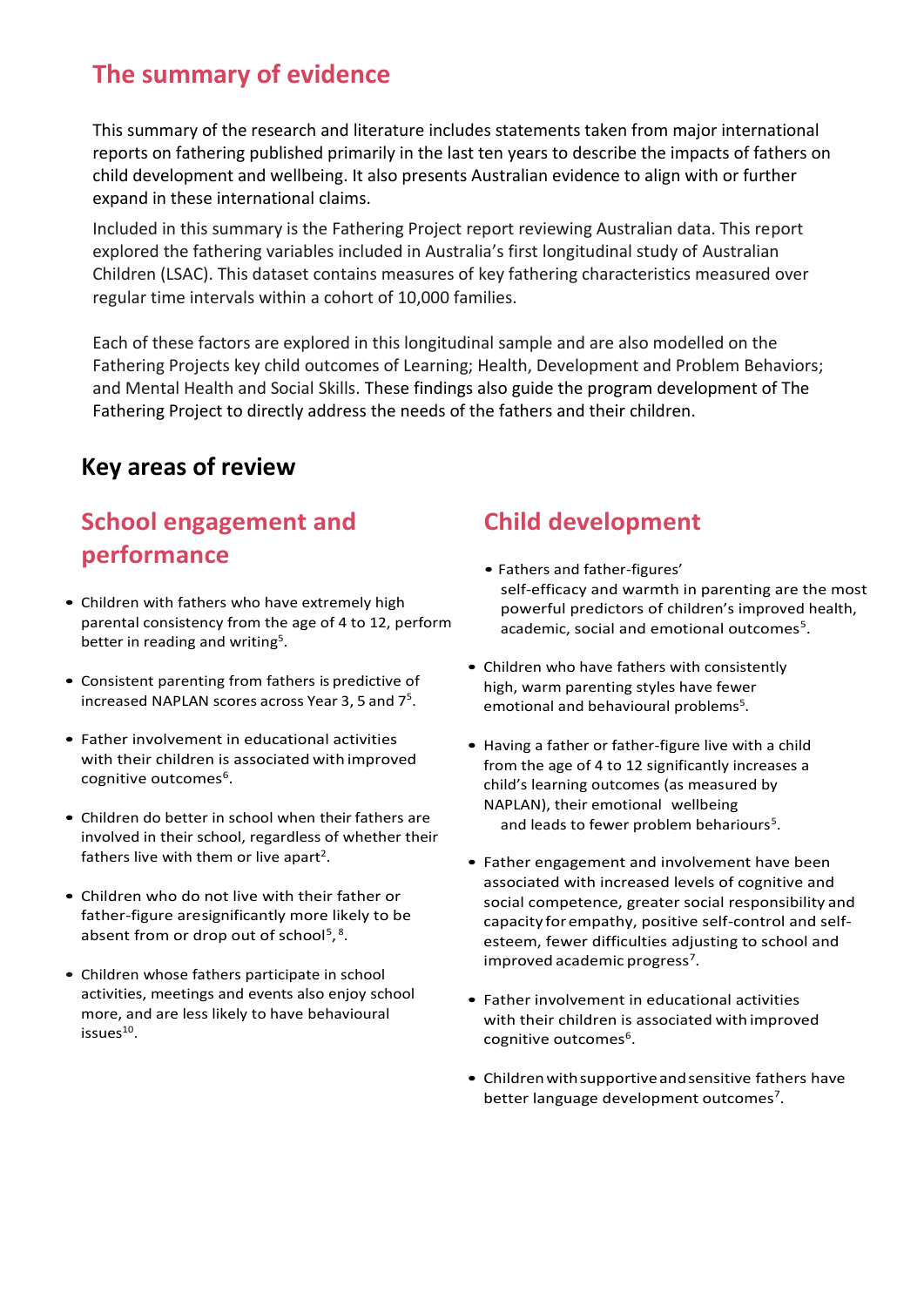## **Mental health - Child and adolescent**

Much of the research on fathering has focused on its implications for child and adolescent mental health, with **compelling evidence that**  fathering hassignificant protective and positive **effects on the mental health of children across various ages and stages of development**.

- •Evidence suggests fathers who are supportive, involved and engaged, provide significant protective and positive impacts on their children's mental health throughout the course of their development.<sup>1</sup>, <sup>8</sup>
- •Poor quality early father-child relationships have been associated with negative impacts on a child's mental health that track through to adolescence and adulthood, with increased prevalence of depression, bipolar, anxiety disorders and phobias<sup>1</sup>.
- Fathers may be more likely, through their own poor mental health status, to undermine the future mental health of their children. Their attitudes to mental health andmental illnessvery much influence children's attitudes towards seeking help<sup>9</sup>.



#### **Social skills and relationships**

Fathers play a critical and distinct (as different to mothers) role in their children's development of social skills and positive relationship formation. Positive behaviors including accessibility, engagement and responsibility, demonstrated by fathers contribute to the following among

- Improved psychosocial adjustment.
- Increased social competence.

their children:

- Greater social responsibility,social maturity and life skills.
- Positive child/adolescent-father relationships<sup>1</sup>,<sup>8</sup>.

Additionally, children of fathers who have selfbelief in their parenting have better social skills and fewer problems with their peers<sup>2</sup>.

## **Tobacco, alcohol and drug use**

- Within dual parent families, fathers have a significant protective effecton their child's risk of having tried alcohol, cigarettes or marijuana, even after controlling for other family and child characteristics<sup>1</sup>.
- Some research specific to fathers suggests the influence of fathers and father-figures on child andadolescent alcohol and illicit drug use may be distinct and stronger than that of mothers<sup>1</sup>.

• Children from father-only or fatherabsent households aremorelikelyto engage in cigarette, alcohol and marijuana use than those from mother-only or dual-parent households<sup>1,8</sup>.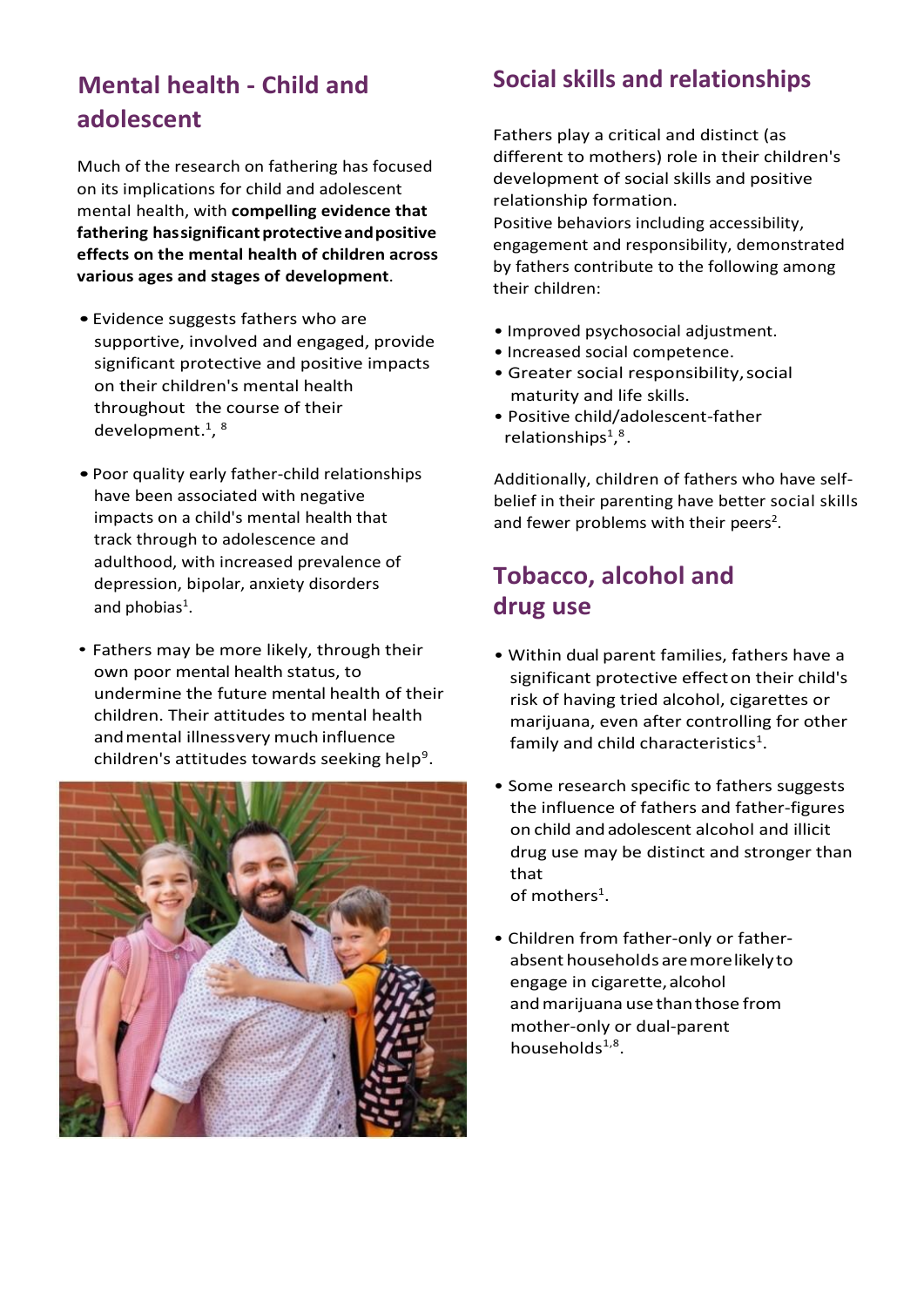## **Summary of findings of the report**

Effective fathers display warmth toward their child, believe in their ability to parent well, are able to reason with their child, are involved in their child'slife and parent well with their partner.

Ineffective parents are over-protective, hostile toward their child, angry and have argumentative relationships with their partners.

Each of these characteristics has a unique influence on a child's health, social, emotional, and academic outcomes.

## **Key factors around fathering**

- 1. Fathers have a crucial impact on a child's development.
- 2. Fathers self-efficacy and warmth in parenting are the most powerful predictors of children's improved health, academic, social and emotional outcomes.
- 3. The age and occupation of a father matters. Younger parents report more anger, hostile and over-protective than older parents, yetweremore consistent with their parenting and had fewer argumentative relationships. Men with trade and production occupations have on average, poorer fathering skills.
- 4. Children who have a father or father figure live with them throughout their life have better learning outcomes, general health, emotional wellbeing and fewer problem behaviors.
- 5. While mothers have a significant influence on their child's health, academic, social and emotional outcomes, after accounting for this, fathers have a unique and diverse role in improving outcomes for their child.
- 6. A father's influence on their child's outcomes becomes most prominent when children reach school age.
- 7. Fathers who consistently parent well over time have children who perform better academically, socially, emotionally and enjoy better health and development.

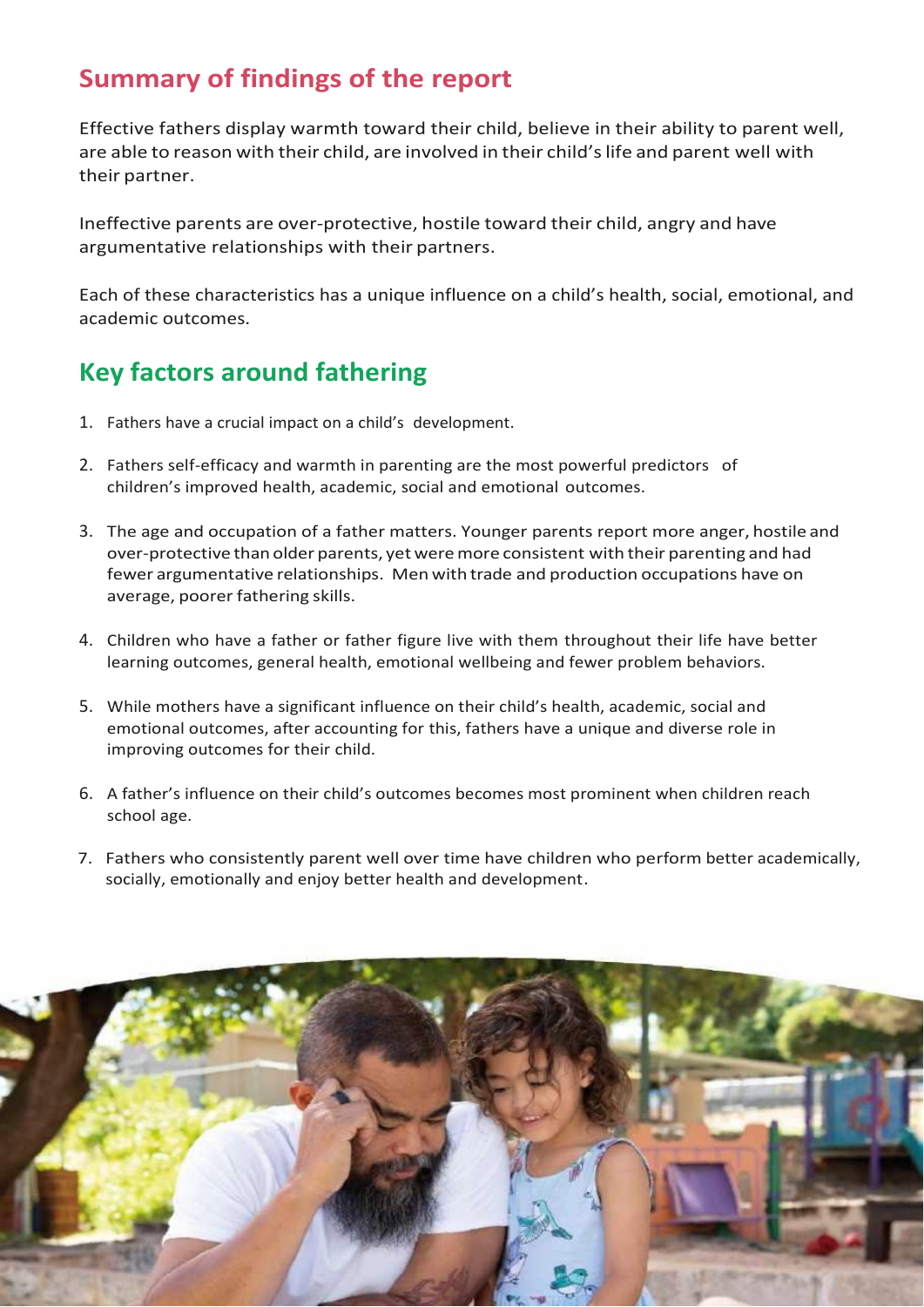#### **Key Benefits of having an engaged father in a child's life**

Children who have engaged fathers with warm parenting styles have few emotional and behavioral problems.

#### They have:

- Self-esteem
- Resilience
- Student connectedness with school
- Social and emotional capability
- Physical activity and health outcomes
- Social responsibility and social maturity

#### They have reduced:

- Engagement in unhealthyand risky behaviours
- Alcohol, tobacco and drug use
- Bullying behaviours
- Suicide & self-harm
- Substance abuse
- Delinquent behaviour

#### **Statement from CEO Kati Gapaillard**

As we celebrate Father's Day it is important that we also value the role father's and father figures play in a child's life, and better understand the life-long and significant impact of an engaged, warm father on his child's life from birth into adulthood.

The Fathering Project is the first intervention to be implemented, anywhere in the world, that focuses on the fathers of all children in the population of an entire country.

Our goal over the next five years is to implement our Fathering First Dads Group program across all primary and secondary schools in Australia to promote and change fundamental archetypal roles of fathers as bread winners only to fathers as caregivers, role models, engaged in positively influencing their children's health, social and academic achievements, compared to previously held ideas of fatherhood.

The research unequivocally tells us how important it is to start this partnership with dads and children as early as possible and ideally in primary school.

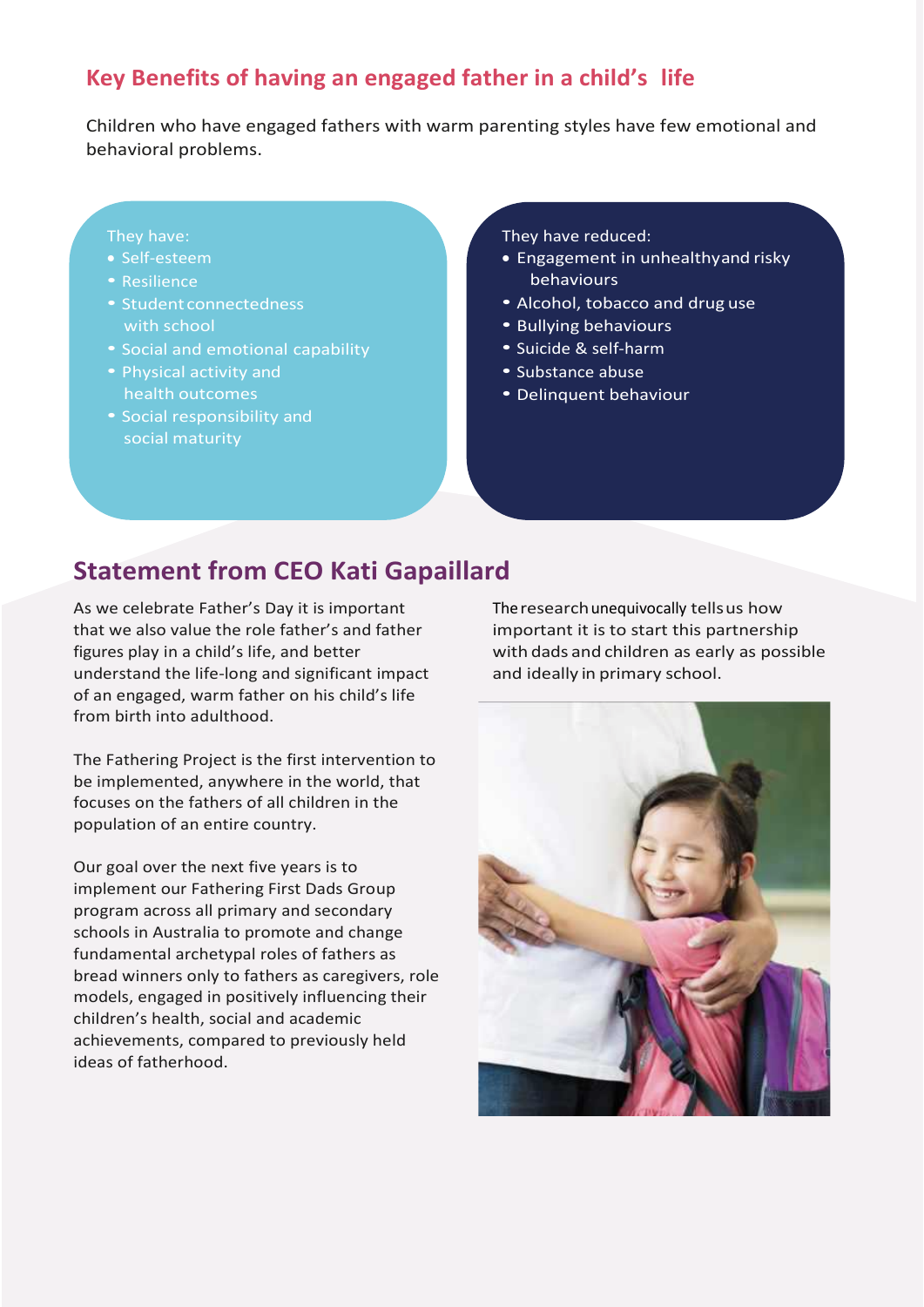# **Strengthening the evidence base for interventions designed to help men be better dads**

Dr Garth Kendall and Dr Fatch Kalembo, Faculty of Health Sciences, Curtin University have conducted an annual evaluation to understand fathers'

participation in the School Dads Group program and it's influences on their engagement with their children, partner, school and community. This project, which commenced in 2017 is jointly funded by the Stewart Foundation through The Fathering Project and Curtin University.

In 2020, 260 dads and 22 partners were recruited from 115 primary schools from Western Australia and New South Wales.

Of these fathers, 85% reported that they were committed to the School Dads Group, while 88% reported that they were satisfied with the School Dads Group. Fathers reported that their involvement with theDadsGroup resulted in a positive change in their:

Connection with other fathers (71%), understanding of the importance of their relationship with their child (67%), awareness of their impact on child's development (66%), involvement with their child's school community (64%), engagement in conversation with their child (58%), confidence in engaging positively with their child (58%), amount of time they spend with their child (55%), and involvement as a father- figure to other children.

Fathers also reported that they talked more often with their child on a number of topics and their child talked more to them about school and their feelings and came to them more often to celebrate something good, play, ask for help, and for hugs.

Partners reported that fathers' involvement with the Dads Group resulted in a positive change in the fathers: connection with other fathers (70%), amount of time they spend with their child (70%), awareness of their impact on child's development (60%), involvement with child's school community (60%), engagement in conversation with their child (60%), confidence in engaging positively with their child (60%), and involvement as a father-figure to other children (60%).

Partners also reported that the father talked more often with their child on a number of topics, that their child went to their father more often for hugs or to celebrate something good, and their child talked more to the father about their feelings (70%) and school (60%)

**For moreinformation on TheFathering Projects Dad Groups Program please reference: [www.thefatheringproject.org](http://www.thefatheringproject.org/)**

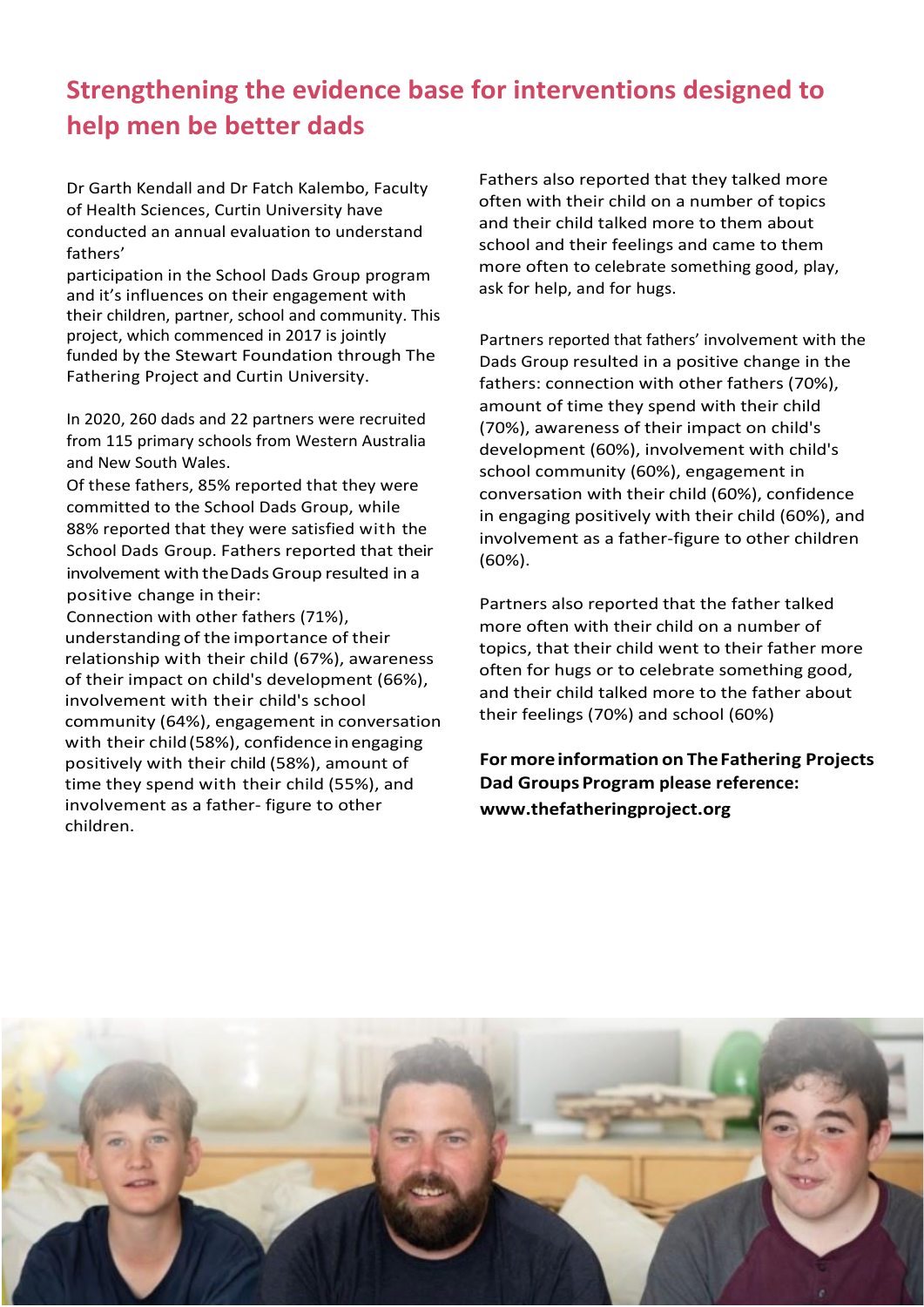#### **References**

- 1. Wood, L. & Lambin, E. (2013). How fathers and father figures can shape child health and wellbeing. The Fathering Project, The University of Western Australia, Updated (2020).
- 2. Fletcher,R.,May,C.,StGeorge.,Stoker,L.,&Oshan,M.(2014)Engagingfathers: Evidencereview. Canberra:AustralianResearchAllianceforChildrenandYouth (ARACY). Retrieved from <http://www.aracy.org.au/publications-resources/> area?command=record&id=197&cid=6
- 3. Yogman, M., & Garfield, C. (2016). Fathers' roles in the care and development of their children: The role of pediatricians. Pediatrics, 138(1), e20161128.
- 4. Kalembo,F.&Kendall,G.(2019).Interventionsforfathersbeforeandafterbirth and fathers with pre-school and primary school-aged children: A systematic literature review. The Fathering Project and Curtin University.
- 5. Waters, S. & Lester, L. (2016). A Review of Australian Evidence of the Impact of Fathering. The Fathering Project.
- 6. Kalembo,F.&Kendall,G.(2019).Interventionsforfathersbeforeandafterbirth and fathers with pre-school and primary school-aged children: A systematic literature review. The Fathering Project and Curtin University.
- 7. Cano, T., Perales, F. & Baxter, J. (2019). A matter of time: Father involvement and child cognitive outcomes. Journal of Marriage and Family, 81, 164-184.
- 8. Cabrera, N.J., Volling, B.L., & Barr, R. (2018). Fathers are parents, too! Widening the lens on parenting for children's development. Child Development Perspectives, 12(3), 152–157.
- 9. Karberg,E.,Finocharo,J.,&Vann,N.(2019).Fatherandchildwell-being:Ascan of current research. National Responsible Fatherhood Clearinghouse. https:// fatherhood.gov.
- 10. Khan, L. (2016) Missed opportunities: A review of recent evidence into children and young people's mental health. London: Centre for Mental Health.
- 11. Panter-Brick, C., Burgess, A., Eggerman, M., McAllister, F., Pruett, K., & Leckman, J. F. (2014). Practitioner Review: Engaging fathers – recommendations for a game change in parenting interventions based on a systematic review of the global evidence. Journal of Child Psychology and Psychiatry, n/a-n/a. doi:10.1111/ jcpp.12280.
- 12. Vallotton, C., Harewood, T., Froyen L., Brophy-Herb, H., Ayoub, C., Child behavior problems: Mothers' and fathers' mental health matters today and tomorrow. Early Childhood Research Quarterly, 2016; 37: 81DOI: 10.1016/j.ecresq.2016.02.006.